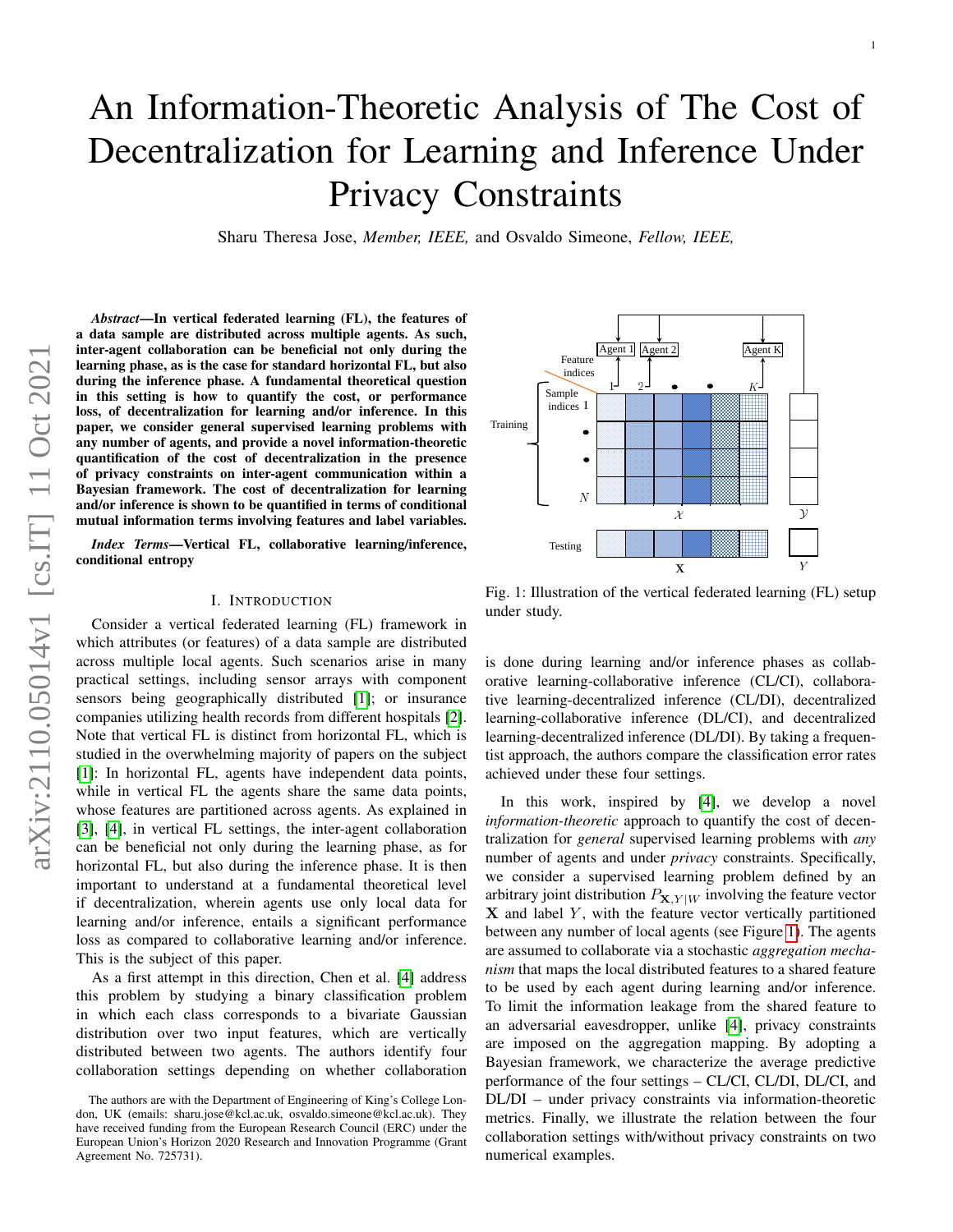#### II. PROBLEM FORMULATION

Setting: We study a vertical federated learning (FL) setting with  $K$  agents that can cooperate during the learning and/or inference phases of operation of the sytem. Our main goal is to quantify using information-theoretic metrics the benefits of cooperation for learning and/or inference. We focus on a supervised learning problem, in which each data point corresponds to a tuple  $(X, Y)$  encompassing the K-dimensional feature vector  $X = (X_1, \ldots, X_K)$  and the scalar output label Y. As illustrated in Figure [1,](#page-0-0) each kth feature  $X_k$ in vector  $X$  is observed only at the  $k$ th agent, while the output label Y is observed at all the K agents [\[5\]](#page-4-4), [\[6\]](#page-4-5). Features and labels can take values in arbitrary alphabets. The unknown data distribution is assumed to belong to a model class  $\{P_{\mathbf{X},Y|W} : W \in \mathcal{W}\}\$  of joint distributions that are identified by a model parameter vector W taking values in some space  $W$ . Adopting a Bayesian approach, we endow the model parameter vector with a prior distribution  $P_W$ .

As illustrated in Figure [1,](#page-0-0) let  $(\mathcal{X}, \mathcal{Y})$  =  $\{(\mathbf{X}_1, Y_1), \ldots, (\mathbf{X}_N, Y_N)\}\$  denote a training data set of N labelled samples which, when conditioned on model parameter W, are assumed to be generated i.i.d. according to distribution  $P_{\mathbf{X}, Y | W}$ . The  $N \times K$  matrix X collects the K-dimensional feature vectors  $\{X_n\}_{n=1}^N$  by rows. We denote as  $X_{n,k}$ , the  $(n, k)$ th element of matrix  $\mathcal{X}$ , for  $n = 1, \ldots, N$ , and  $k = 1, \ldots, K$ ; and as  $\mathcal{X}_k = [X_{1,k}, \ldots, X_{N,k}]^T$  ([ $\cdot$ ]<sup>T</sup> is the transpose operation) the  $k$ th column of the data matrix, which corresponds to the observations of agent  $k$ . The goal of the system is to use the training data set  $(\mathcal{X}, \mathcal{Y})$  to enable the agents to predict the label of a new, previously unseen, test feature input X. The joint distribution of model parameter W, training data  $(\mathcal{X}, \mathcal{Y})$  and test data  $(X, Y)$  can be written as

$$
P_{W,X,Y,\mathbf{X},\mathbf{Y}} = P_W \otimes \underbrace{(P_{X_1,\ldots,X_K,\mathbf{Y}|W})^{\otimes N}}_{\text{training}} \otimes \underbrace{P_{X_1,\ldots,X_K,Y|W}}_{\text{testing}},
$$

with  $\otimes$  representing the product of distributions and  $(\cdot)^{\otimes N}$ denoting the corresponding N-fold product.

Collaborative/decentralized learning/inference: In the learning phase, training data is used to infer the model parameter W, enabling the agents in the inference phase to make predictions about test label  $Y$  given the test feature vector  $X$  based on the model  $P_{\mathbf{X}, Y | W}$ . Either or both learning and inference phases can be carried out collaboratively by the agents or in a decentralized fashion, i.e., separately by each agent. When collaborating for learning or inference, the  $K$  agents share their locally observed feature data via a third party, e.g., an edge server in a wireless cellular architecture. The operation of the third party is modelled as a stochastic aggregation mapping  $P_{\hat{\mathbf{X}}|X_1,\dots,X_k} = P_{\hat{\mathbf{X}}|\mathbf{X}}$  from the input K local features to an output shared feature  $\hat{\mathbf{X}}$ . As detailed next, for learning, the mapping  $P_{\hat{\mathbf{X}}|\mathbf{X}}$  is applied independently to each data point. Furthermore, as we also detail later in this section, we impose privacy constraints on the aggregation mapping  $P_{\hat{\mathbf{X}}|\mathbf{X}}$  so that the shared feature  $\bar{X}$  does not reveal too much information about the local agents' features.

We specifically distinguish the following four settings:

• *Collaborative learning-collaborative inference* (CL/CI): Agents collaborate during both learning and inference phases by sharing information about their respective features. Accordingly, during learning, each agent has access to the shared training data features  $\hat{\mathcal{X}} = (\mathbf{X}_1, \dots, \mathbf{X}_N )$  with  $\mathbf{X}_n \sim$  $P_{\hat{\mathbf{X}}|\mathbf{X}=\mathbf{X}_n}$  being generated independently by the third party, in addition to its own observed local feature data  $\mathcal{X}_k$ . Furthermore, during inference, agent  $k$  can use the shared test feature  $\mathbf{X} \sim P_{\hat{\mathbf{X}}|\mathbf{X}=\mathbf{X}}$  in addition to its own observation  $X_k$  in order to predict the test label  $Y$ .

• *Collaborative learning-decentralized inference* (CL/DI): Agents collaborate only during learning by sharing information about their respective features as explained above, while inference is decentralized. Accordingly, during inference, each kth agent uses the kth feature  $X_k$  of test feature vector **X** in order to predict the test label Y .

• *Decentralized learning-collaborative inference* (DL/CI): Agents collaborate for inference, while each kth agent is allowed to use only its observed training data  $(\mathcal{X}_k, \mathcal{Y})$  during the learning phase.

• *Decentralized learning-decentralized inference* (DL/DI): Agents operate independently, with no cooperation in either learning or inference phases.

**Privacy constraints:** The aggregation mapping  $P_{\hat{\mathbf{X}}|\mathbf{X}}$  shares the output feature  $\hat{\mathbf{X}}$  with each of the K local agents during collaborative learning and/or inference. To account for privacy constraints concerning agents' data, we limit the amount of information that a "curious" eavesdropper may be able to obtain about the local features' data from observing  $X$ . To this end, we impose the following privacy constraint on the aggregation mapping so that the shared feature  $X$  does not leak too much information about the local features  $X_k$  of all agents  $k = 1, \ldots, K$ .

The aggregation mapping  $P_{\hat{\mathbf{X}}|\mathbf{X}}$  is said to be  $\epsilon$ -private if

<span id="page-1-0"></span>
$$
I(\widehat{\mathbf{X}}; X_k | X^{(-k)}) \le \epsilon, \quad \text{for all} \ \ k = 1, \dots, K, \qquad (2)
$$

where  $X^{(-k)} = (X_1, \ldots, X_{k-1}, X_{k+1}, \ldots, X_K)$ . The constraint [\(2\)](#page-1-0) measures privacy against a strong eavesdropper that knows all features except the  $k$ th feature  $X_k$ . Specifically, the conditional mutual information  $I(\hat{\mathbf{X}}; X_k|X^{(-k)})$  quantifies the additional information about  $X_k$  gained by the eavesdropper upon observing the shared feature  $\dot{\mathbf{X}}$ . As such, the metric is also relevant as a privacy measure against "curious" agents.

We note that although the privacy constraint in [\(2\)](#page-1-0) bears resemblance to the MI-differential privacy (MI-DP) constraint introduced in [\[7\]](#page-4-6), the condition [\(2\)](#page-1-0) does not have the same operational meaning. In fact, the MI-DP constraint in [\[7\]](#page-4-6), [\[8\]](#page-4-7) ensures differential privacy for individual i.i.d. data samples of a training data set, and it relies on a mechanism that applies on the entire data set during learning. In contrast, the constraint [\(2\)](#page-1-0) accounts for the privacy of correlated local features via a per-sample masking mechanism, and it applies to both learning and inference phases.

Predictive loss under privacy constraints: In all the four settings described above, any agent  $k$  uses the available training data  $(\mathcal{X}_k, \mathcal{Y})$ , with  $\mathcal{X}_k$  being equal to  $\mathcal{X}_k$  for decentralized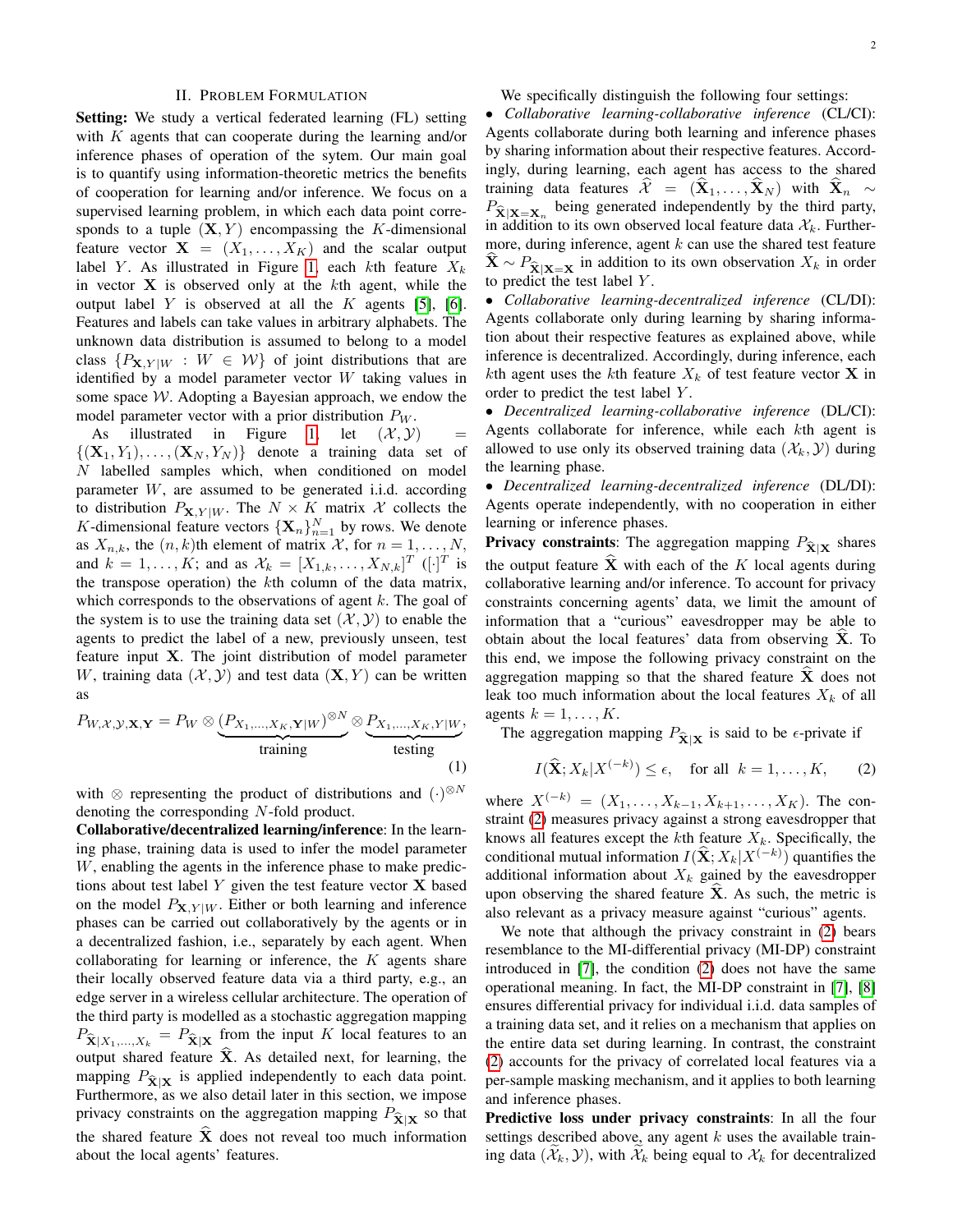learning and to  $(\mathcal{X}_k, \hat{\mathcal{X}})$  for collaborative learning, in order to infer the model parameter  $W$ . The inferred model is then used to predict the label Y given the test feature input  $X_k$ , with  $X_k$  being equal to  $X_k$  for decentralized inference and to  $(X_k, \mathbf{X})$  for collaborative learning. We impose that the aggregation mapping  $P_{\hat{\mathbf{X}}|\mathbf{X}}$  must satisfy the privacy constraint in [\(2\)](#page-1-0).

The joint operation of learning and inference at agent  $k$  can be accordingly described via a stochastic predictive distribution  $Q_{Y|\widetilde{X}_k, y, \widetilde{X}_k}$  on the test label Y given the training data  $(\widetilde{\mathcal{X}}_k, \mathcal{Y})$  and test feature input  $\widetilde{\mathbf{X}}_k$ . Note that this stochastic mapping can account for arbitrary choices of learning and inference algorithms. By optimizing over aggregation mapping as well as over learning and inference algorithms, we define the  $\epsilon$ -private predictive loss as

$$
\mathcal{R}(\epsilon) = \min_{P_{\tilde{\mathbf{X}}|\mathbf{X}}} \max_{k=1,\dots,K} \min_{Q_{Y|\tilde{X}_{k},\mathcal{Y},\tilde{\mathbf{X}}_{k}} \mathbb{E}_{P_{Y,\tilde{X}_{k},\mathcal{Y},\tilde{\mathbf{X}}_{k}}} \left[ -\log Q_{Y|\tilde{X}_{k},\mathcal{Y},\tilde{\mathbf{X}}_{k}} \right]
$$
\n
$$
\in \mathcal{P}(\hat{\mathbf{X}}|\mathbf{X}) \qquad \in \mathcal{Q}(Y|\tilde{X}_{k},\mathcal{Y},\tilde{\mathbf{X}}_{k})
$$
\n
$$
\text{s.t } I(\hat{\mathbf{X}}; X_{k}|X^{(-k)}) \le \epsilon \quad \text{for all } k = 1,\dots,K. \tag{3}
$$

In [\(3\)](#page-2-0), the aggregation mapping  $P_{\hat{\mathbf{X}}|\mathbf{X}}$  is optimized over some specified family  $\mathcal{P}(\mathbf{X}|\mathbf{X})$  of conditional distributions  $P_{\hat{\mathbf{X}}|\mathbf{X}}$  in order to minimize the worst case predictive loss across the agents under constraint [\(2\)](#page-1-0). Furthermore, the inner optimization is over a class of predictive distributions  $Q(Y | \mathcal{X}_k, \mathcal{Y}, \mathbf{X}_k)$ .

In the absence of privacy constraints, i.e., when  $\epsilon = \infty$ , assuming that the distribution family  $\mathcal{P}(\mathbf{X}|\mathbf{X})$  is sufficiently large, the optimal aggregation mapping  $P_{\hat{\mathbf{X}}|\mathbf{X}}$  puts its entire mass on the output shared feature  $\hat{\mathbf{X}} = \mathbf{X}$ . As such, under collaborative learning, each agent  $k$  uses the entire feature data i.e.,  $\mathcal{X}_k = \mathcal{X}$ ; and, under collaborative inference, it uses the entire test feature vector  $X_k = X$ . The predictive loss [\(3\)](#page-2-0) in this case evaluates as

$$
\mathcal{R}(\infty) = \max_{k=1,\dots,K} \min_{\substack{Q_{Y|\widetilde{X}_{k},\mathcal{Y},\widetilde{\mathbf{X}}_{k}} \\ \in \mathcal{Q}(Y|\widetilde{\mathcal{X}}_{k},\mathcal{Y},\widetilde{\mathbf{X}}_{k})}} \mathbb{E}_{P_{Y,\widetilde{X}_{k},\mathcal{Y},\widetilde{\mathbf{X}}_{k}}} \left[ -\log Q_{Y|\widetilde{\mathcal{X}}_{k},\mathcal{Y},\widetilde{\mathbf{X}}_{k}} \right].
$$
\n(4)

The predictive loss [\(4\)](#page-2-1) represents the worst-case minimum average cross-entropy loss across all agents, that can be obtained given the information about the training data set and the test input feature [\[9\]](#page-4-8).

# III. PRELIMINARIES AND FULLY COLLABORATIVE BENCHMARK

In this section, we first provide a brief explanation of the main information-theoretic metrics used in this work. Then, we define and derive the average predictive loss for the benchmark case in which both learning and inference are collaborative. **Information-theoretic Metrics:** Let  $A$  and  $B$  denote two (discrete or continuous) random variables with joint distribution  $P_{A,B}$ , and with corresponding marginals  $P_A$ and  $P_B$ . The joint entropy of A and B, denoted  $H(A, B)$ , is defined as  $H(A, B) = \mathbb{E}_{P_{A,B}}[-\log P_{A,B}],$  with  $\mathbb{E}_P[\cdot]$ denoting the expectation with respect to distribution P. More generally, the conditional entropy of A given B is defined as  $H(A|B) = \mathbb{E}_{P_{A,B}}[-\log P_{A|B}]$ , where  $P_{A|B}$  =  $P_{A,B}/P_B$  is the conditional distribution of A given B. By the chain rule, we have the relationship  $H(A, B) = H(B) + H(A|B)$ ; and we also have the property that conditioning reduces entropy [\[10\]](#page-4-9) i.e.,  $H(A|B) \leq H(A)$ The mutual information  $I(A;B)$  between the random variables is defined as  $I(A;B) = \mathbb{E}_{P_{A,B}} \left[ \log \left( \frac{P_{A,B}}{P_{A,P_{B}}} \right) \right]$  $\left.\frac{P_{A,B}}{P_{A}P_{B}}\right)\right].$ Finally, for random variables  $A, B$  and  $C$  with joint distribution  $P_{A,B,C}$ , the conditional mutual information  $I(A;B|C)$  between A and B given C is defined as  $I(A;B|C) = \mathbb{E}_{P_{A,B,C}}\left[ \log \left( \frac{P_{A,B|C}}{P_{A|C}P_{B}} \right) \right]$  $\frac{P_{A,B|C}}{P_{A|C}P_{B|C}}\Bigg)\Bigg].$ 

Private collaborative learning-collaborative inference (CL/CI): As a benchmark, we now study the predictive loss [\(3\)](#page-2-0) for the CL/CI setting. The  $\epsilon$ -private predictive loss (3) of CL/CI is given as

$$
\mathcal{R}^{\mathrm{CL/CI}}(\epsilon)
$$

<span id="page-2-0"></span>
$$
= \min_{P_{\hat{\mathbf{X}}|\mathbf{X}}} \max_{k=1,\ldots,K} \min_{Q_{Y|\widehat{\mathcal{X}},X_k,\mathcal{Y},\widehat{\mathbf{X}},X_k}} \mathbb{E}_{P_{Y,\widehat{\mathcal{X}},X_k,\mathcal{Y},\widehat{\mathbf{X}},X_k}}[-\log Q_{Y|\widehat{\mathcal{X}},X_k,\mathcal{Y},\widehat{\mathbf{X}},X_k}]
$$
  

$$
\in \mathcal{F}(\widehat{\mathbf{x}}|\mathbf{X}) \qquad \in \mathcal{Q}(Y|\widehat{\mathcal{X}},X_k,\mathcal{Y},\widehat{\mathbf{X}},X_k)
$$
\n(5)

<span id="page-2-3"></span>
$$
= \min_{\substack{P_{\hat{\mathbf{X}}|\mathbf{X}\\ \in \mathcal{F}(\hat{\mathbf{X}}|\mathbf{X})}} \max_{k=1,\dots,K} H(Y|\hat{\mathcal{X}}, \mathcal{X}_k, \mathcal{Y}, \hat{\mathbf{X}}, X_k),
$$
(6)

where

<span id="page-2-4"></span><span id="page-2-2"></span>
$$
\mathcal{F}(\widehat{\mathbf{X}}|\mathbf{X}) = \{P_{\widehat{\mathbf{X}}|\mathbf{X}} \in \mathcal{P}(\widehat{\mathbf{X}}|\mathbf{X}) : \text{constraint (2) holds}\} \quad (7)
$$

is the feasible space of conditional distributions satisfying the privacy constraint [\(2\)](#page-1-0). The equality in [\(6\)](#page-2-2) holds under the assumption that the distribution family  $\mathcal{Q}(Y|\mathcal{X}, \mathcal{X}_k, \mathcal{Y}, \mathbf{X}, X_k)$ is sufficiently large to include the posterior distribution  $P_{Y|\hat{\mathcal{X}},\mathcal{X}_k,\mathcal{Y},\hat{\mathbf{X}}_k,\mathcal{X}_k}$ . In fact, for any fixed aggregation mapping  $P_{\hat{\mathbf{X}}|\mathbf{X}} \in \mathcal{F}(\mathbf{X}|\mathbf{X})$ , the posterior minimizes the cross-entropy metric in [\(5\)](#page-2-3). In a similar manner, when no privacy constraints are imposed, i.e., when  $\epsilon = \infty$ , and the family  $\mathcal{P}(\mathbf{X}|\mathbf{X})$  is large enough, the Bayesian predictive loss [\(4\)](#page-2-1) can be exactly characterized as

<span id="page-2-6"></span>
$$
\mathcal{R}^{\mathrm{CL/CI}}(\infty) = H(Y|\mathbf{X}, \mathcal{X}, \mathcal{Y}). \tag{8}
$$

## <span id="page-2-8"></span><span id="page-2-1"></span>IV. COST OF DECENTRALIZATION UNDER PRIVACY CONSTRAINTS

In this section, we use the benchmark predictive loss [\(6\)](#page-2-2) observed under the ideal CL/CI setting to evaluate the cost of decentralization in the learning and/or inference phases under privacy constraints.

<span id="page-2-9"></span>*Lemma 4.1:* The  $\epsilon$ -private predictive losses of decentralized learning and/or inference are given as

$$
\mathcal{R}^{\mathrm{CL}/\mathrm{DI}}(\epsilon) = \min_{P_{\hat{\mathbf{X}}|\mathbf{X}} \in \mathcal{F}(\hat{\mathbf{X}}|\mathbf{X})} \max_{k=1,\dots,K} H(Y|X_k, \mathcal{X}_k, \widehat{\mathcal{X}}, \mathcal{Y}) \quad (9)
$$

<span id="page-2-7"></span><span id="page-2-5"></span>
$$
\mathcal{R}^{\mathrm{DL/CI}}(\epsilon) = \min_{P_{\hat{\mathbf{X}}|\mathbf{x}} \in \mathcal{F}(\hat{\mathbf{X}}|\mathbf{X})} \max_{k=1,\dots,K} H(Y|X_k, \hat{\mathbf{X}}, \mathcal{X}_k, \mathcal{Y}) \tag{10}
$$

$$
\mathcal{R}^{\mathrm{DL}/\mathrm{DI}}(\epsilon) = \max_{k=1,\ldots,K} H(Y|X_k, \mathcal{X}_k, \mathcal{Y}),\tag{11}
$$

where set  $\mathcal{F}(\hat{\mathbf{X}}|\mathbf{X})$  is as defined in [\(7\)](#page-2-4).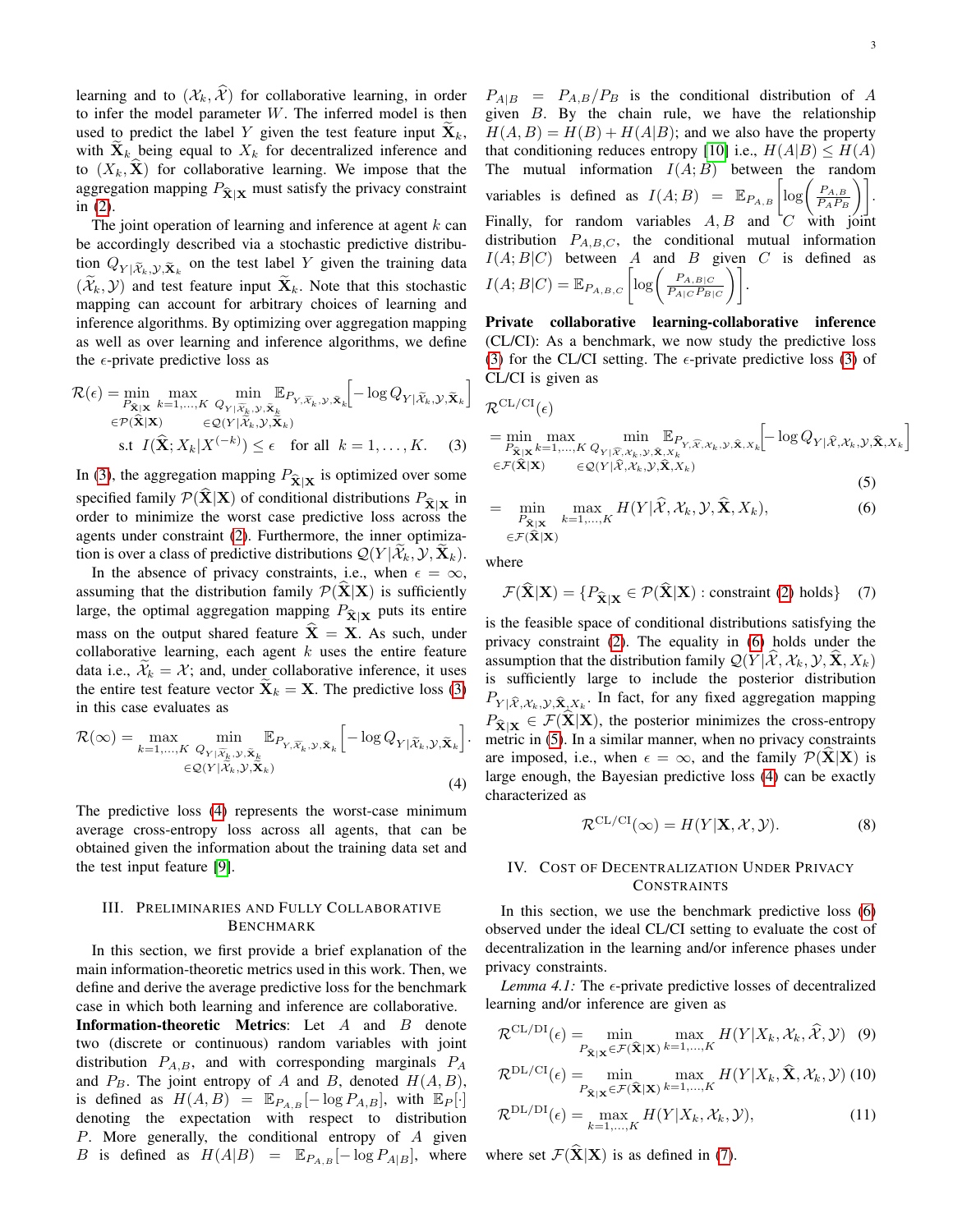Note that the predictive loss [\(11\)](#page-2-5) of the fully decentralized DL/DI setting does not depend on the privacy parameter  $\epsilon$  since decentralization does not entail any privacy loss. Therefore, in the absence of privacy constraints, we have  $\mathcal{R}^{DL/DI}(\infty) = \mathcal{R}^{DL/DI}(\epsilon)$ , while the predictive losses in [\(9\)](#page-2-6)– [\(10\)](#page-2-7) evaluate as

$$
\mathcal{R}^{\mathrm{CL}/\mathrm{DI}}(\infty) = \max_{k=1,\dots,K} H(Y|X_k, \mathcal{X}, \mathcal{Y}),\tag{12}
$$

$$
\mathcal{R}_k^{\text{DL/CI}}(\infty) = \max_{k=1,\dots,K} H(Y|\mathbf{X}, \mathcal{X}_k, \mathcal{Y}),\tag{13}
$$

under the assumption of sufficiently large  $\mathcal{P}(\widehat{\mathbf{X}}|\mathbf{X})$ . Furthermore, using the property that conditioning reduces entropy results in the following relation between the predictive losses of the four schemes – CL/CI, CL/DI, DL/CI and DL/DI – in the absence of privacy constraints,

$$
\mathcal{R}^{\mathrm{CL/CI}}(\infty) \le \min \{ \mathcal{R}^{\mathrm{CL/DI}}(\infty), \mathcal{R}^{\mathrm{DL/CI}}(\infty) \} \\
\le \max \{ \mathcal{R}^{\mathrm{CL/DI}}(\infty), \mathcal{R}^{\mathrm{DL/CI}}(\infty) \} \\
\le \mathcal{R}^{\mathrm{DL/DI}}(\epsilon).
$$
\n(14)

The difference between the  $\epsilon$ -private predictive risks of the decentralized and collaborative schemes capture the *cost of decentralization.* Specifically, given two schemes  $a, b \in \{CL/CI,$ CL/DI, DL/CI, DL/DI} such that  $\mathcal{R}^{a}(\epsilon) \geq \mathcal{R}^{b}(\epsilon)$ , we define the cost of  $a$  with respect to  $b$  as

$$
\mathcal{C}^{a-b}(\epsilon) = \mathcal{R}^a(\epsilon) - \mathcal{R}^b(\epsilon). \tag{15}
$$

In the absence of privacy constraints ( $\epsilon = \infty$ ) and assuming symmetric agents so that the maximum in [\(4\)](#page-2-1) is attained for any  $k = 1, \ldots, K$ , the cost of decentralization can be exactly characterized as in the following result.

*Proposition 4.1:* The cost of decentralization [\(15\)](#page-3-0) for  $\epsilon = \infty$  and symmetric agents can be characterized for the kth learning agent as detailed in Table [I,](#page-4-10) where  $X^{(-k)} = (X_1, \ldots, X_{k-1}, X_{k+1}, \ldots, X_K)$  and  $\mathcal{X}^{(-k)} =$  $(\mathcal{X}_1, \ldots, \mathcal{X}_{k-1}, \mathcal{X}_{k+1}, \ldots, \mathcal{X}_K).$ 

The results in Table [I](#page-4-10) have intuitive interpretations. For instance, the cost  $C^{\text{CL/DI-CL/CI}}(\infty) = I(Y; X^{(-k)} | X_k, \mathcal{X}, \mathcal{Y})$ corresponds to the additional information about label  $Y$  that can be obtained from observing the features  $X^{(-k)}$  of other agents, given  $\mathcal{X}, \mathcal{Y}$  and  $X_k$ . Examples will be provided in the next section in which the cost of decentralization is evaluated also in the presence of privacy constraints based on [\(6\)](#page-2-2), [\(9\)](#page-2-6)– [\(11\)](#page-2-5).

#### V. EXAMPLES

In this section, we consider two simple numerical examples to illustrate the cost of decentralization for learning and/or inference with and without the privacy constraints that was quantified in Section [IV](#page-2-8) for general models.

# <span id="page-3-3"></span>*A. Two-Agent Non-Private Collaborative Learning and/or Inference*

Consider two agents  $(K = 2)$  observing binary joint features  $X_1, X_2 \in \{0, 1\}$ , which have the joint distribution defined by the probability r of the two features  $X_1$  and  $X_2$  being equal, i.e.,  $Pr[X_1 = X_2] = r/2$ , with  $Pr[X_1 = 1] = Pr[X_2 =$  $|1| = 0.5$ . Parameter r quantifies the statistical dependencies between features  $X_1$  and  $X_2$  through the MI  $I(X_1; X_2) =$  $\log 2 - H_b(r)$ , where  $H_b(r) = -r \log(r) - (1 - r) \log(1 - r)$ denotes the binary entropy with parameter  $r$ . Note that the MI takes the maximum value of  $I(X_1; X_2) = 1$  when  $r = 0$  or 1, and the minimum value of  $I(X_1; X_2) = 0$  when  $r = 0.5$ . The output binary label  $Y \in \{0, 1\}$  depends on the feature vector X through the model

<span id="page-3-2"></span>
$$
P_{Y=1|X_1,X_2,W} = \begin{cases} W_1 & \text{if } X_1 \oplus X_2 = 0 \\ W_2 & \text{if } X_1 \oplus X_2 = 1 \end{cases}, \quad (16)
$$

with model parameters  $W = (W_1, W_2)$ , where  $\{W_1, W_2\} \in$  $[0, 1]$ . Accordingly,  $W_1$  and  $W_2$  are the probabilities of the event  $Y = 1$  when  $X_1$  and  $X_2$  are equal or different, respectively. We assume that the model parameters are a priori independent and distributed according to beta distributions as

<span id="page-3-4"></span>
$$
P_{W_1,W_2} = \text{Beta}(W_1|\alpha_1, \beta_1)\text{Beta}(W_2|\alpha_2, \beta_2),\tag{17}
$$

where  $\alpha_1, \beta_1, \alpha_2, \beta_2 > 0$  are fixed hyperparameters.

<span id="page-3-1"></span><span id="page-3-0"></span>

Fig. 2: Predictive losses  $(6)$ ,  $(9)$ – $(11)$  for the four schemes under no privacy constraints ( $\epsilon = \infty$ ) as a function of the mutual information  $I(X_1; X_2)$ . ( $\alpha_1 = 2$ ,  $\beta_1 = 1.5$ ,  $\alpha_2 = 1.5$ ,  $\beta_2 = 2$  and  $N = 3.$ )

Figure [2](#page-3-1) compares the predictive loss derived in Lemma [4.1](#page-2-9) with no privacy constraints ( $\epsilon = \infty$ ) under the four schemes – CL/CI, CL/DI, DL/CI and DL/DI – as a function of the mutual information  $I(X_1; X_2)$  between the components of the bivariate feature vector. The number of data samples is  $N = 3$  and other hyperparameters are set to  $\alpha_1 = 2$ ,  $\beta_1 = 1.5$ ,  $\alpha_2 = 1.5$ , and  $\beta_2 = 2$ . When the MI  $I(X_1; X_2)$  is large, the predictive risks under collaborative and decentralized schemes are similar, and the cost of decentralization is negligible. This is because a larger MI  $I(X_1; X_2)$  implies that each local agent's feature  $X_k$ , for  $k = 1, 2$ , is highly informative about the local feature  $X^{(-k)}$  of the other agent, and no significant additional information can be obtained via collaboration. This applies to both learning and inference phases. Conversely, when the MI is small, decentralization entails a significant cost. In this example, centralized inference is more effective than centralized learning due to the importance of having access to both  $X_1$  and  $X_2$  in order to infer Y by [\(16\)](#page-3-2).